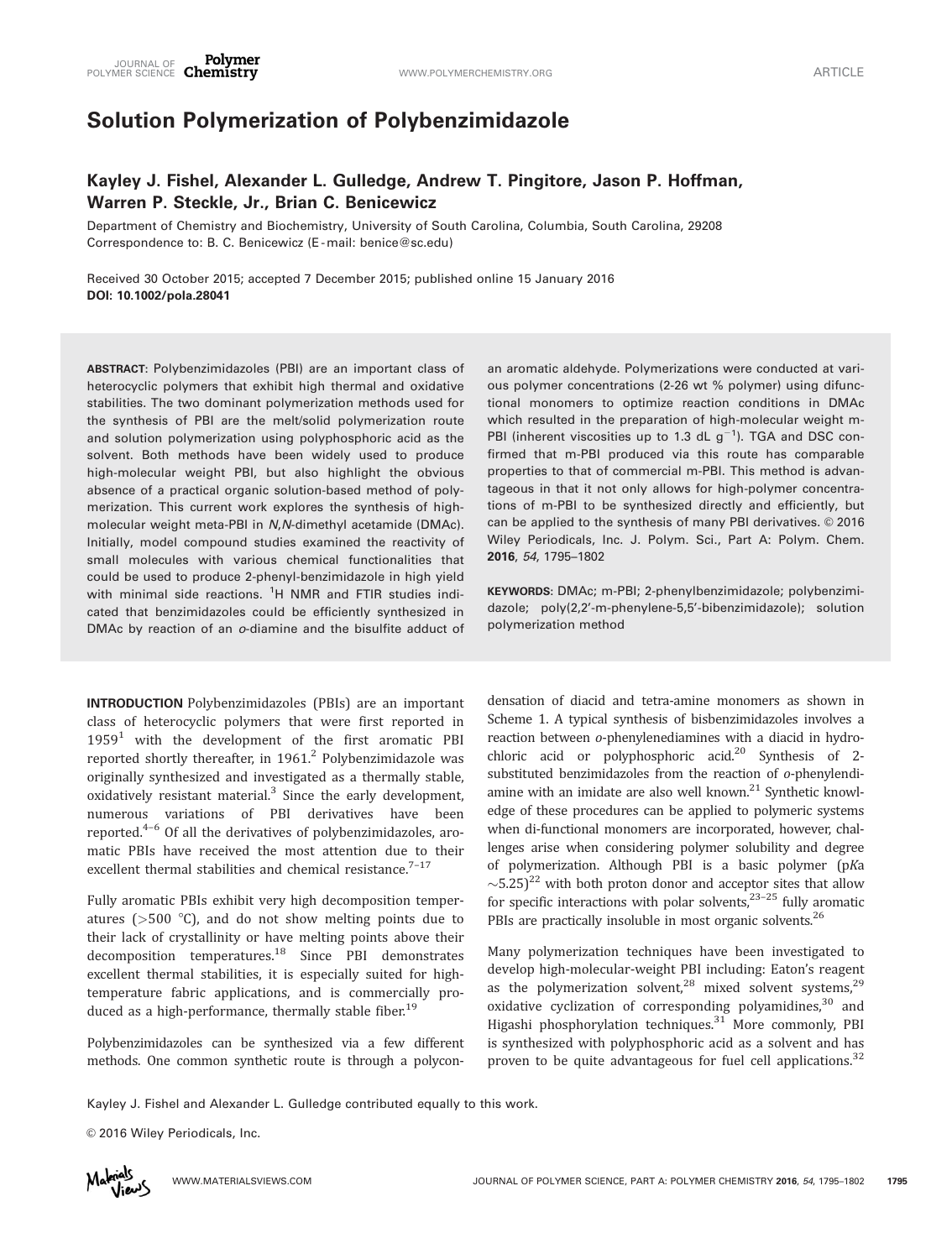

SCHEME 1 Polybenzimidazole synthesis through polycondensation of diacid and tetra-amine monomers.

Although PBI can be successfully prepared using these methods, none of the techniques mentioned provide an efficient route to the synthesis of high-molecular weight PBI in a common organic solvent suitable for commercial production of fibers, films, or coatings. In 1970, Higgins and Marvel had reported the use of tetraamines with the bisulfite adducts of aldehydes to produce PBI directly in dimethyl acetamide (DMAc).<sup>27</sup> Though small molecule studies indicated this method was promising for the synthesis of PBI, the polymerizations were conducted at 1 wt % polymer and high inherent viscosity (IV) was never achieved. PBI is commercially produced by PBI Performance Products using a two stage melt/solid phase polymerization method by condensing diphenyl isophthalate (DPIP) with tetraaminobiphenyl (TAB) to produce poly(2,2'-m-phenylene-5,5'-bibenzimidazole) (m-PBI).<sup>33</sup> The polymerized powder product is then dissolved at high temperatures and pressures and used to produce a high-performance thermally stable fiber which is used for various fire-resistant applications.

Herein, we report an efficient solution polymerization method for the synthesis of high-molecular weight m-PBI (IV's up to 1.3 dL  $g^{-1}$ ) in N,N-dimethylacetamide suitable for commercial production of m-PBI which can be applied to the synthesis of a variety of PBI derivatives. Model compound studies were conducted and monitored via GC/MS analysis to determine suitable candidates for the synthesis of m-PBI in DMAc. Using the bisulfite adduct of isophthalaldehyde, m-PBI was polymerized in DMAc at reflux as shown in Scheme 2. Polymerization parameters were optimized and the resulting polymer was confirmed via  ${}^{1}$ H NMR and FTIR analysis. Further comparisons of the solution-polymerized m-PBI product and the commercially produced m-PBI product were conducted via differential scanning calorimetry (DSC) and thermogravimetric analysis (TGA) to confirm that the solution polymerized m-PBI polymer was nearly identical to the polymer produced by the commercially used melt/solid-state polymerization route for m-PBI.

#### EXPERIMENTAL

## Materials

Isophthalaldehyde (98%) was purchased from Combi-blocks. Sodium bisulfite (NaHSO<sub>3</sub>) and sodium metabisulfite

 $(Na<sub>2</sub>S<sub>2</sub>O<sub>5</sub>)$  were purchased from JT Baker. Diphenyl isophthalate (DPIP) was donated by PBI Performance Products. Isophthalic acid  $(99+%)$  was purchased from Amoco. Lithium chloride (LiCl, 99%) and phenyl benzoate (99%) were purchased from Acros. Benzaldehyde (99%) and o-phenylenediamine (99%) were purchased from Aldrich. TAB monomer,  $3,3',4,4'$ -tetraaminobiphenyl (polymer grade,  $\sim$ 97.5%) was donated by Celanese Ventures (now, BASF). Common solvents (e.g., DMSO, MeOH, EtOH, etc.) and benzoic acid certified primary standard were purchased from Fisher Scientific. Sulfuric acid (96%) was purchased from Alfa Aesar. Dimethyl acetamide (DMAc) was purchased from Oakwood Products. All chemicals were used as received unless otherwise stated.

# Preparation of Isophthalaldehyde Bisulfite Adduct

The procedure used for the synthesis of isophthalaldehyde bisulfite adduct (IBA) was adapted from Higgins et al.<sup>27</sup> Sodium bisulfite (22.5 g, 0.216 mol) was dissolved in 75 mL of deionized water. Isophthalaldehyde (14.5 g, 0.108 mol) was dissolved in 500 mL of MeOH. Once dissolved, the solutions were combined in a 1000-mL round-bottom flask and stirred at room temp for 24 h. After  ${\sim}2$  h, a white precipitate formed. This precipitate was confirmed via  $^1\mathrm{H}$  NMR to be the bisulfite adduct of isophthalaldehyde (yield: 11.36 g, 91.5%).

Analysis: FTIR: 1410w, 1350w, 1250w, 1175s, 1000s, 650s cm<sup>-1</sup>. <sup>1</sup>H NMR (300 MHz, DMSO- $d_6$ ):  $\delta$  (ppm) 7.7 (s, 1H), 7.5  $(d, 1H, J=6.1), 7.3$   $(d, 1H, J=6.1), 6.0$   $(s, 1H), 5.1$   $(s, 1H).$ 

#### Solution Polymerization of m-PBI

In a typical polymerization, 4.0 g (11.6 mmol) of IBA, 2.504 g (11.6 mmol) of tetraaminobiphenyl, and 17.5 mL of DMAc were added to a three-neck 100-mL round-bottom flask under nitrogen. The flask was equipped with a stir-rod and paddle and stir-rod adaptor in the center flask neck which was connected to an overhead mechanical stirrer. A reflux condenser with a nitrogen outlet was attached and the remaining flask neck was fitted with a nitrogen inlet. A slow nitrogen flow rate, monitored by oil filled bubblers, was then established. The nitrogen flow rate was maintained throughout the reaction. Once assembled, the apparatus was lowered into a temperature regulated silicone oil bath. The oil bath temperature was regulated with an IR<sup>2</sup> thermal controller.



SCHEME 2 Polymerization of poly(2,2'-m-phenylene-5,5'-bibenzimidazole) (m-PBI) in DMAc.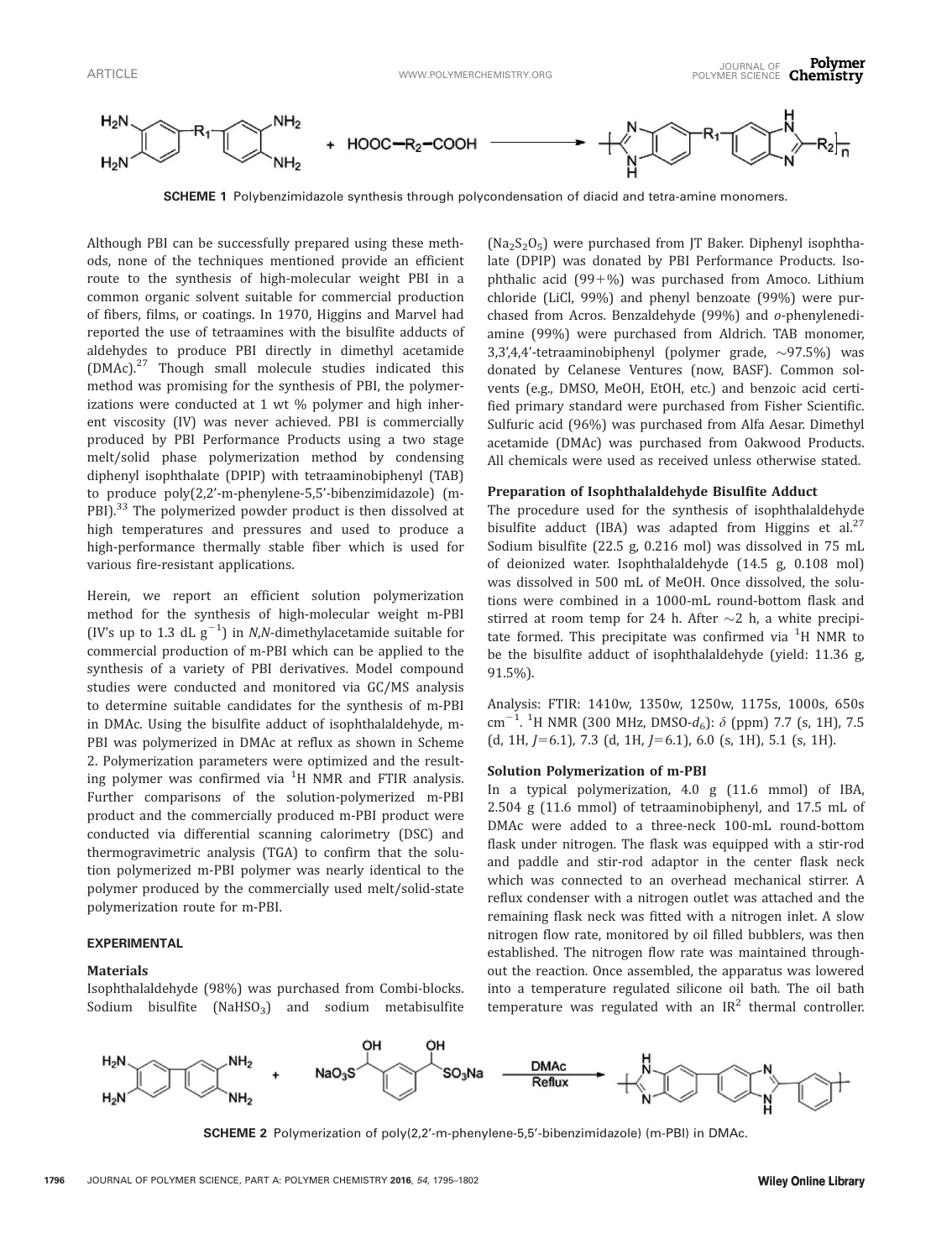

FIGURE 1 Chemical functionalities evaluated for the synthesis of 2-phenyl benzimidazole with o-phenylenediamine in DMAc.

Once the reaction was purged, the oil bath was heated to 180  $\degree$ C, and maintained for the duration of the reaction. Upon refluxing of the solution, stirring was initiated at 60 rpm and maintained throughout the duration of the reaction. The polymerizations were allowed to proceed at reflux for 48–72 h with the exception of the trials performed to determine the effect of time on IV.

Polymerizations in which sodium metabisulfite was added to generate sulfur dioxide in situ were allowed to heat at reflux before the sodium metabisulfite was added. In these trials, 1 equivalent of sodium metabisulfite was added for every 3–6 equivalents of IBA (0.371-0.741 g, 1.95–3.90 mmol). The sodium metabisulfite was added over the duration of the polymerization (48–72 h).

#### Polymer Isolation

Upon completion of the reaction, the polymer product was isolated by precipitation in deionized water. The polymer was blended in water and vacuum filtered three times then blended in methanol and filtered three times. Powders were collected and dried under vacuum at 180  $\degree$ C for 24 h. Once dried, the polymer powder was used for product analysis.

#### Characterization Techniques

FTIR spectra were recorded on a Perkin Elmer Spectrum 100. <sup>1</sup>H NMR spectra were recorded using a Varian Mercury 300 spectrometer. TGA of dried polymer samples was conducted using a TA Instruments Q5000 with nitrogen or air flow rates of 25 mL/min and a heating rate of 10  $\degree$ C/min. TGA was performed from room temperature to  $750$  °C. GC/MS analysis was used to monitor reaction products of small molecule analogs using a Shimadzu GCMS-QP2010S equipped with a Shimadzu SHRX1-5MS column. Samples were prepared in DMAc. The temperature program for the GC column oven ramped the oven temperature from 150 to 300  $\degree$ C at 30  $\degree$ C/min and then held at 300 °C for 6 min. DSC was conducted using a TA Instruments Q2000 with 50 mL/min nitrogen flow and a heating rate of  $5^{\circ}$ C/min.

IV measurements were conducted using a Cannon Ubbelohde (200  $\mu$ m) viscometer at a concentration of 0.2 g/dL in sulfuric acid ( $H_2SO_4$ ) at 30.0 °C. Samples were prepared by dissolving the dried polymer powders in sulfuric acid using a mechanical shaker. Reported IV values are an average of three separate measurements and were calculated as previously reported by Mader et al.<sup>28</sup>

#### RESULTS AND DISCUSSION

#### Model Compound Studies

Model compound studies were conducted using GC/MS analysis to evaluate the reactivity of various chemical functionalities with o-phenylenediamine at 1:1 ratios in DMAc for the production of 2-phenyl benzimidazole as shown in Figure 1. All small molecule reactions were monitored over a 24-h period for consistency.

Initially, the reaction of phenyl benzoate with o-phenylenediamine was evaluated because of the commercial utilization of DPIP, however, even at reflux, the reaction was unsuccessful and did not produce any 2-phenyl benzimidazole. Studies were then conducted with benzoic acid, as PBIs are commonly synthesized using diacid monomers.<sup>7,14,29</sup> GC/MS analysis of the reaction of benzoic acid and o-phenylenediamine showed multiple reaction products. After 48 h of reaction, <10% of the desired 2-phenyl benzimidazole product was obtained. Efforts then proceeded to evaluate the reaction of benzaldehyde and o-phenylenediamine as shown in Figure 2. A higher yield of the desired product was obtained  $(\sim]30\%$  after 24 h); however, the reaction system was quickly dominated by an  $m/z$  284 signal which was later determined to be the bisimine or Schiff-base product  $N^1, N^2$  $bis(phenylmethylene)-1,2-benzenediamine.$ 

Previous literature reported the synthesis of low-molecularweight PBI using an IBA and TAB when the polymerization was conducted in DMAc at low monomer concentration.<sup>27</sup> We studied the reaction of the bisulfite adduct of benzaldehyde with o-phenylenediamine in DMAc via GC/MS. GC/MS analysis revealed a very efficient reaction with high yield of 2-phenylbenzimidazole and no unwanted byproducts as shown in Figure 3. It is important to note that the bisulfite adduct of benzaldehyde and o-phenylenediamine were used in a 1:1 equivalent even though the early time data seems to indicate that less of the bisulfite adduct of benzaldehyde was used. This is due to the low solubility of the bisulfite adduct of benzaldehyde in DMAc.

# Polymerization Trials

The model compound studies provided further motivation to conduct polymerization trials using difunctional monomers corresponding to those used in the model compound studies. As suggested by the model compound studies, the polymerization of DPIP and TAB did not produce any polymer product. Polymerizations using isophthalic acid and TAB yielded some reaction products; however, polymer was not obtained. Polymerizations involving isophthalaldehyde and TAB quickly resulted in cross-linked products which were insoluble in all solvents tested. This was attributed to the formation of the imines which were previously observed and reported by Higgins and Marvel. $27$  Finally, polymerization experiments using

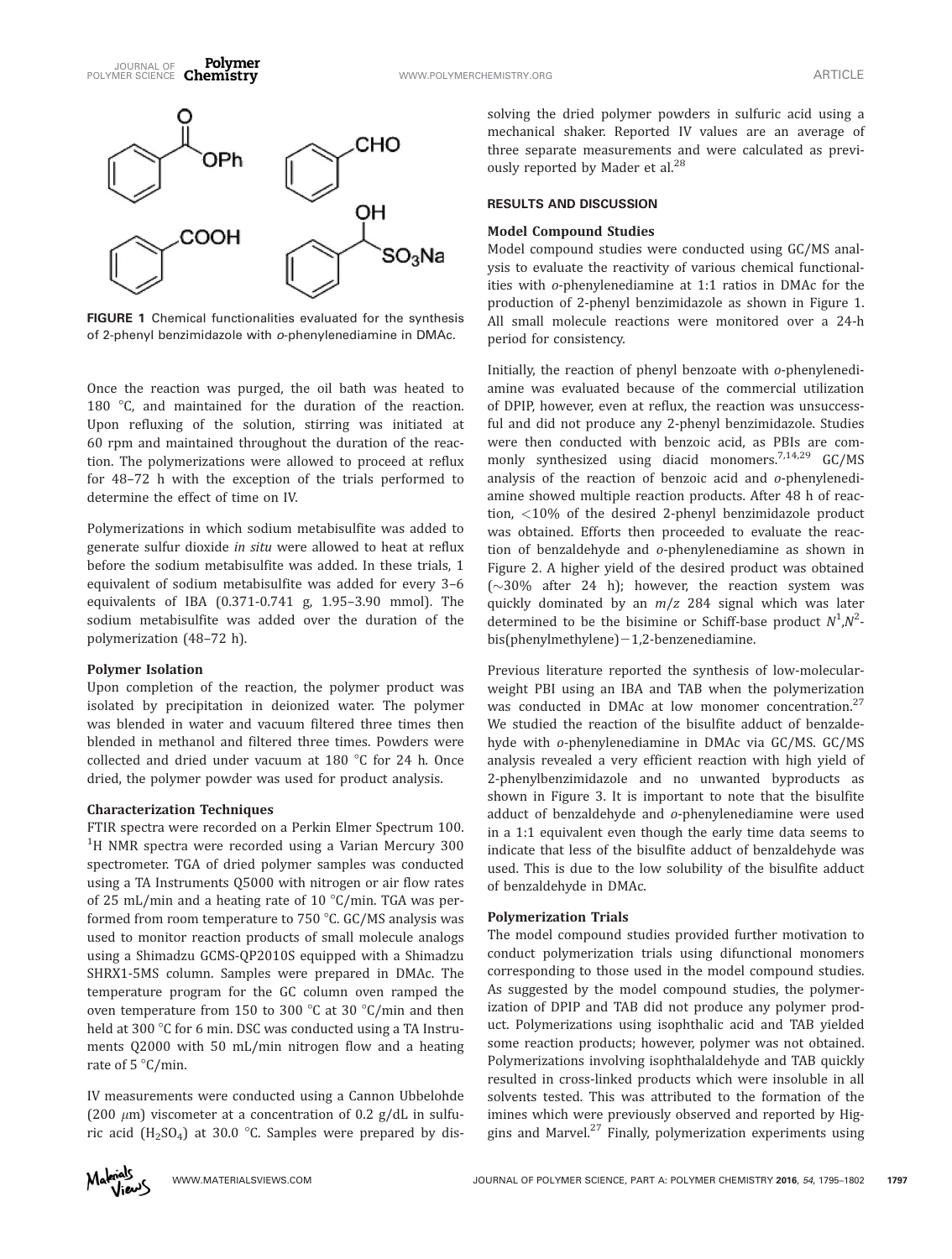

FIGURE 2 GC/MS analysis for the reaction of benzaldehyde and *o*-diaminobenzene in DMAc at 160 °C. [Color figure can be viewed in the online issue, which is available at [wileyonlinelibrary.com.](http://wileyonlinelibrary.com)]

IBA and TAB were conducted and shown by  $^{1}$ H NMR, TGA, and DSC to produce m-PBI which was studied in further detail and reported herein.

# Synthesis of Isophthalaldehyde Bisulfite Adduct

IBA was synthesized using mild reaction conditions as described previously. Monomer scale-up was achieved on the kilogram scale to allow for detailed polymerization studies. This was performed by dissolving 498.64 g of isophthalaldehyde in 17.5 L of MeOH in a 7-gallon plastic pail. An overhead stirrer was used at a stir rate of approximately 250 RPM. Sodium bisulfite (781.0 g) was then dissolved in 2.6 L of distilled water. Once both the sodium bisulfite and the isophthalaldehyde were dissolved, the sodium bisulfite solution was added to the bucket over a 5-min period and vigorous stirring was continued. After 5 h, a large amount of white precipitate was obtained in high yield (>90%) and purity (>98%). Monomer was purified via a methanol wash to remove residual isophthalaldehyde before drying under vacuum at 80 $\degree$ C. Purity was assessed by monitoring the aldehyde peak at 9.9 ppm in the  $^1\mathrm{H}$  NMR spectrum. It was found that monomer batches containing <3% aldehyde resulted in the highest IV polymers. To be certain that additional salt was not present from the sodium bisulfite reactant, TGA was performed to assess the char yield. Monomer batches that contained  $\langle 33\%$  char at 400 °C yielded the highest IV polymer. It is important to note that impurities in monomer can affect the IV of the polymer by disrupting



FIGURE 3 GC/MS analysis for the reaction of the bisulfite adduct of benzaldehyde and  $o$ -diaminobenzene in DMAc at 160 °C. [Color figure can be viewed in the online issue, which is available at [wileyonlinelibrary.com](http://wileyonlinelibrary.com).]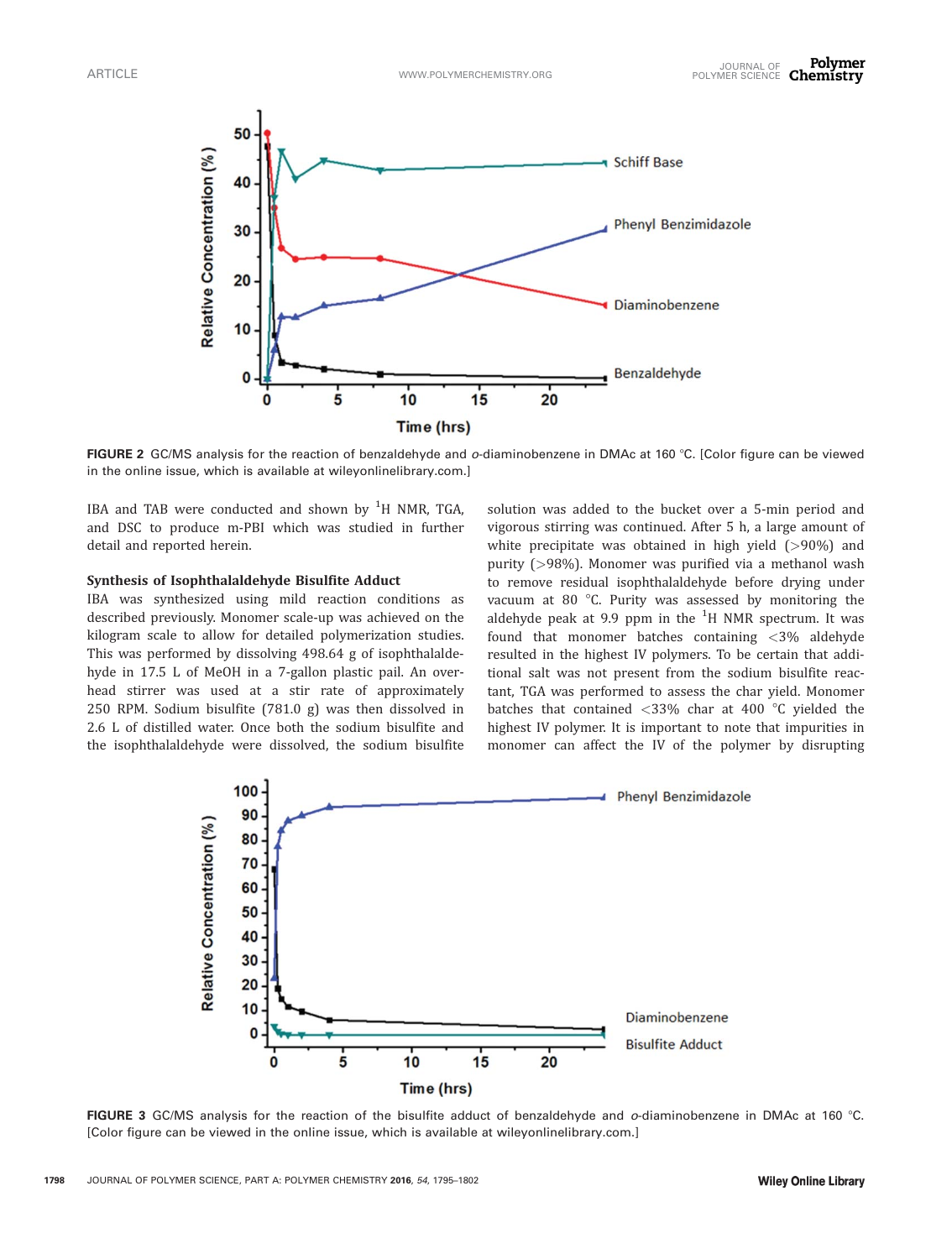



FIGURE 4 Polymer IV's from the synthesis of m-PBI in DMAc with and without the presence of LiCl. A solution of 2% LiCl in DMAc was used when indicated. The graph contains comprehensive data for the polymerization at different polymerization times and multiple monomer lots. [Color figure can be viewed in the online issue, which is available at [wileyonlinelibrary.com](http://wileyonlinelibrary.com).]

stoichiometry during weighing, as explained via Carother's equation.<sup>30</sup>

# Polymerization Studies for m-PBI

 $1.4 -$ 

 $1.2$ 

 $1.0$ 

Detailed polymerization experiments were conducted for the polymerization of m-PBI using IBA and TAB in DMAc to study the effects of LiCl addition, monomer concentration, and polymerization time on final polymer molecular weight as indicated by IV measurements. Investigations were conducted with and without the addition of LiCl, a solution stabilizer for m-PBI in DMAc, at various polymer concentrations as shown in Figure 4. Polymerizations were conducted with varying monomer lots and over a range of 24–48 h. Although variability in IV was observed across the many experiments, the highest IV's were found when polymerizations were conducted between 18 and 22 wt % polymer.

Experiments were also performed to assess the effect of time on IV at various polymer concentrations as seen in Figure 5. No direct correlation was observed between IV and time when polymerizations were conducted for greater than 30 h. At 18 and 24 wt % polymer, the IVs did not appear to correlate with polymerization time. Initially, the polymer IVs for polymerizations conducted at 22 wt % appeared to correlate with polymerization time, however, when polymerizations were repeated at 48 h, the results were not reproducible. Remarkably, when using purified monomer and high (18–22 wt %) polymer concentrations, the polymer IVs obtained under these conditions were significantly higher than previously reported.<sup>27</sup> Additionally, polymerizations could be conducted at much higher monomer charges without polymer precipitation. The higher final polymer solution concentrations are in the range of polymer concentrations

used in commercial processes for coating, casting and fiber spinning, thus allowing the direct processing of polymerization solutions without polymer isolation, purification, or lengthy re-dissolution procedures.

Due to the variation in polymer IV values obtained in polymerizations that were performed under similar reaction



FIGURE 5 Inherent viscosity as a function of time using various monomer lots for (A) 18 wt % polymer, (B) 22 wt % polymer, and (C) 24 wt % polymer. [Color figure can be viewed in the online issue, which is available at [wileyonlinelibrary.com.](http://wileyonlinelibrary.com)]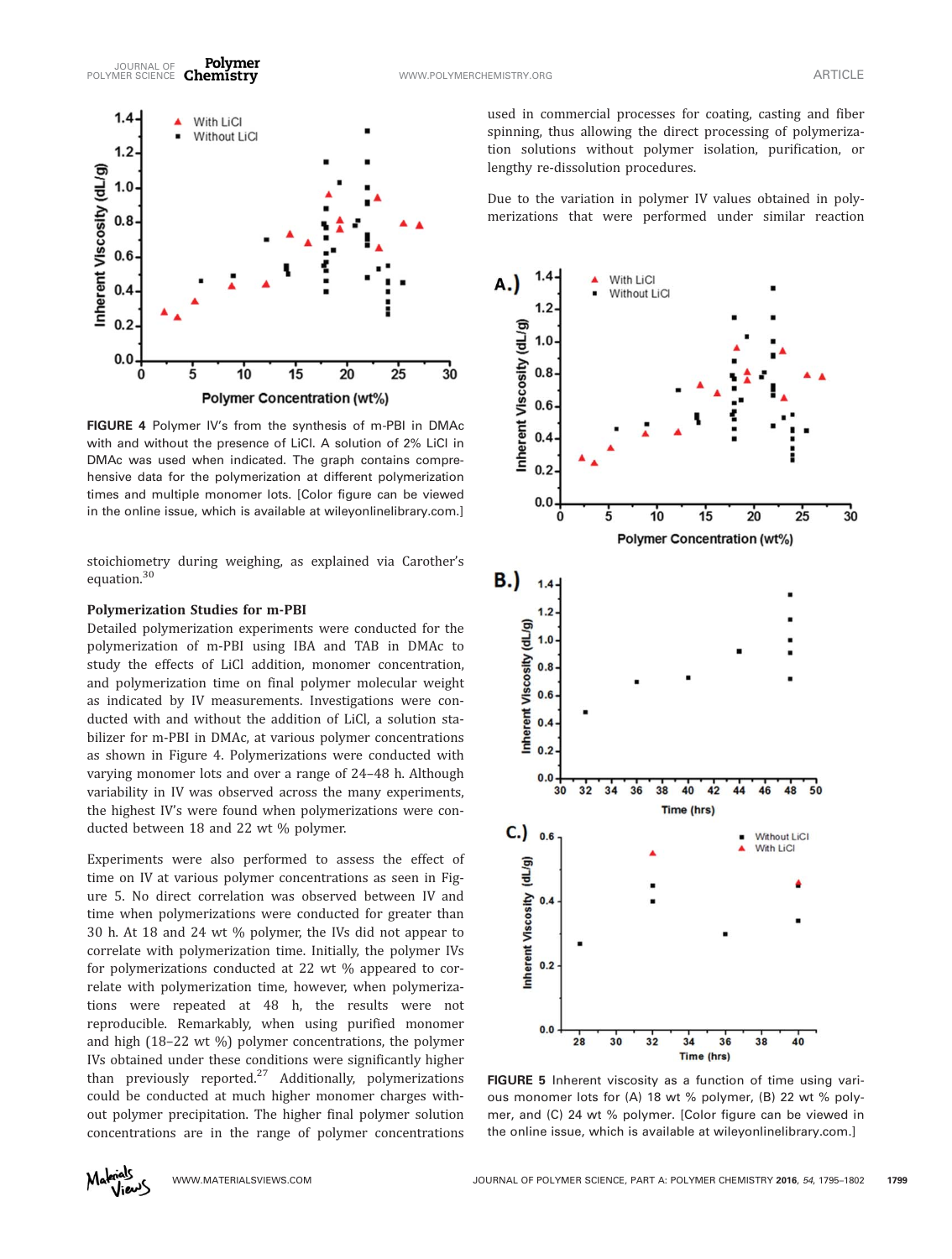

FIGURE 6 (1) Reported literature for the <sup>1</sup>H NMR of m-PBI in DMAc with D<sub>2</sub>O standard<sup>36</sup> and (2) <sup>1</sup>H NMR of solution polymerized m-PBI in DMSO-d<sub>6</sub>. [Color figure can be viewed in the online issue, which is available at [wileyonlinelibrary.com.](http://wileyonlinelibrary.com)]

conditions, the monomer purity of IBA was reassessed. Variations in monomer purity were found among different monomer batches and thus, a more dilute monomer synthesis procedure than previously reported was followed (as reported in the experimental section) that produced highpurity monomer (see scale-up discussion). These inconsistencies in monomer purity can cause the variation in IV when polymerizations were conducted under identical conditions except for monomer lot. Multiple points at the same time on the IV curve indicate identical polymerization conditions with the exception of IBA monomer lot. The m-PBI product was characterized via  ${}^{1}\mathrm{H}$  NMR and compared to a reported literature spectrum for m-PBI $^{31}$  as shown in Figure 6. FTIR spectral comparisons (not shown) of the solution polymerized product and commercially produced m-PBI also confirmed the synthesis of m-PBI.

To further understand the factors involved in obtaining high molecular weight PBI via the solution polymerization method,

the final step of the mechanism (dehydrogenation) leading to imidazole formation was investigated. Starshikov and Romero both reported the synthesis of heterocyclic aromatic molecules that are similar in structure to benzimidazole. $32,33$  In both cases, sulfur dioxide is generated in situ and used as the oxidant for the final dehydrogenation step with the concomitant generation of sulfurous acid. $32,33$  To test the effects of sulfur dioxide on imidazole formation and final polymer IV, polymerizations were conducted with the *in situ* generation of sulfur dioxide. Sodium metabisulfite, which thermally decomposes into sulfur dioxide and sodium sulfite, was added to these polymerizations over the duration of the reaction. Scheme 3 shows the proposed reaction mechanism in which sulfur dioxide is generated in situ. The highlighted area shows how the  $SO<sub>2</sub>$  oxidizes the heterocyclic ring to the benzimidazole while the sulfur dioxide is reduced to sulfurous acid.

Figure 7 shows the results of polymerizations conducted at 22 wt % polymer content with and without additions of



SCHEME 3 Proposed mechanism of ring closure in the presence of sulfur dioxide.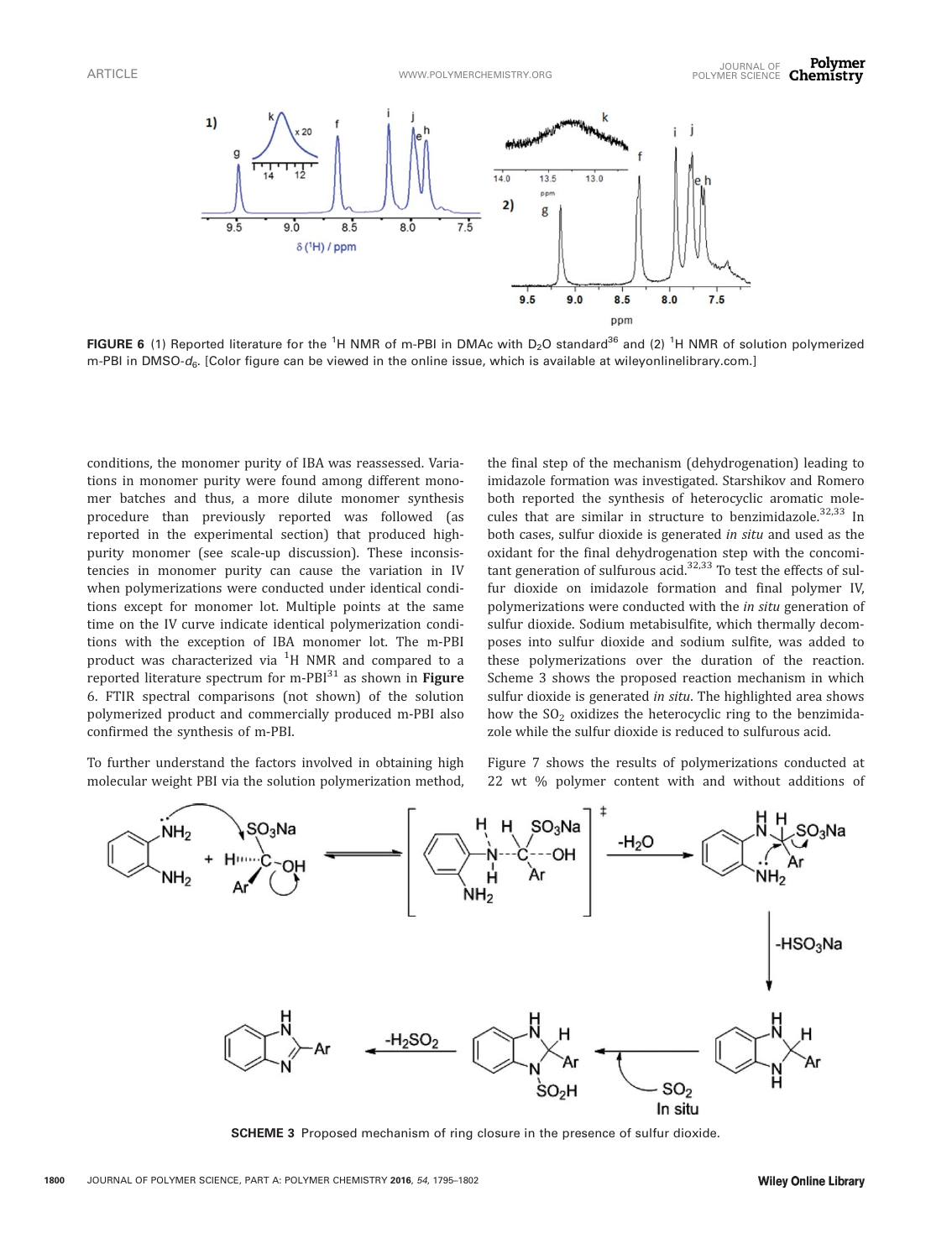

FIGURE 7 Polymerization trials with and without the addition of sodium metabisulfite for in situ  $SO_2$  generation at 22 wt % polymer. [Color figure can be viewed in the online issue, which is available at [wileyonlinelibrary.com](http://wileyonlinelibrary.com).]

metabisulfite. The trials performed with sodium metabisulfite were conducted using 1 mol of sodium metabisulfite to 3-6 mol of IBA that was added  ${\sim}10$  g at a time over the 48to 52-h reaction duration. Polymerizations conducted without sodium metabisulfite had a reaction duration of 72– 120 h. The overwhelmingly major correlation on final polymer IV was the introduction of sodium metabisulfite during the polymerization. Polymer IVs in excess of those found commercially (>0.5-0.7 dL  $g^{-1}$ ) were routinely prepared under different conditions.

#### Thermal Analysis

Thermal analyses of the solution polymerized m-PBI and the commercially produced m-PBI were conducted via DSC and TGA. Modulated DSC was conducted from ambient tempera-



FIGURE 8 Modulated DSC analysis for the solution polymerized m-PBI and commercially produced m-PBI.

ture to 500  $\degree$ C with 50 mL/min nitrogen flow and a heating rate of 5 °C/min. The glass transition temperature  $(T_{g})$  of the solution polymerized m-PBI was determined to be  ${\sim}430$  °C as indicated by a baseline shift and compared to the commercially produced m-PBI as shown in Figure 8. The  $T_{\rm g}$ s of these meta PBIs found using DSC were similar to the previously reported meta-PBI  $T_{\rm g}$  of 427 °C.<sup>34</sup> PBI type polymers are well known for their high thermal stabilities resulting from their fully aromatic structure and polymer chain rigidities.35–37 TGA was conducted from ambient temperature to 800 °C at a heating rate of 10 °C/min for both solution polymerized and commercially produced m-PBI (Figure 9). Both materials exhibited more than 90% weight retention at 600  $\rm{C}$ , which is typical behavior of aromatic PBIs.<sup>38</sup> The commercially produced m-PBI sample showed water loss between 100 and 200  $^{\circ}$ C, as expected since PBI is very hygroscopic and has been shown to absorb and retain up to 15% (by weight) of water even during short handling times.<sup>39</sup> Although, the solution polymerized m-PBI was washed with water and dried under vacuum before testing, the product showed gradual weight loss between 200 and 500 °C which was attributed to residual DMAc within the polymer sample and to the degradation of end groups.

### **CONCLUSIONS**

Model compound studies were conducted with monofunctional reagents and monitored via GC/MS to determine chemical functionalities that would be suitable for benzimidazole formation in DMAc. Studies on the reaction of phenyl ester, carboxylic acid, aldehyde, and a bisulfite adduct of the aldehyde functionalities with o-phenylenediamine in DMAc showed that only the bisulfite adduct was capable of producing a high yield of the desired 2-phenylbenzimidazole.

Polymerizations were conducted with all difunctional counterparts and confirmed that the reaction of the bisulfite adduct of isophthalaldehyde with TAB was the only pair of



FIGURE 9 TGA analysis of the solution polymerized m-PBI and commercially produced m-PBI.